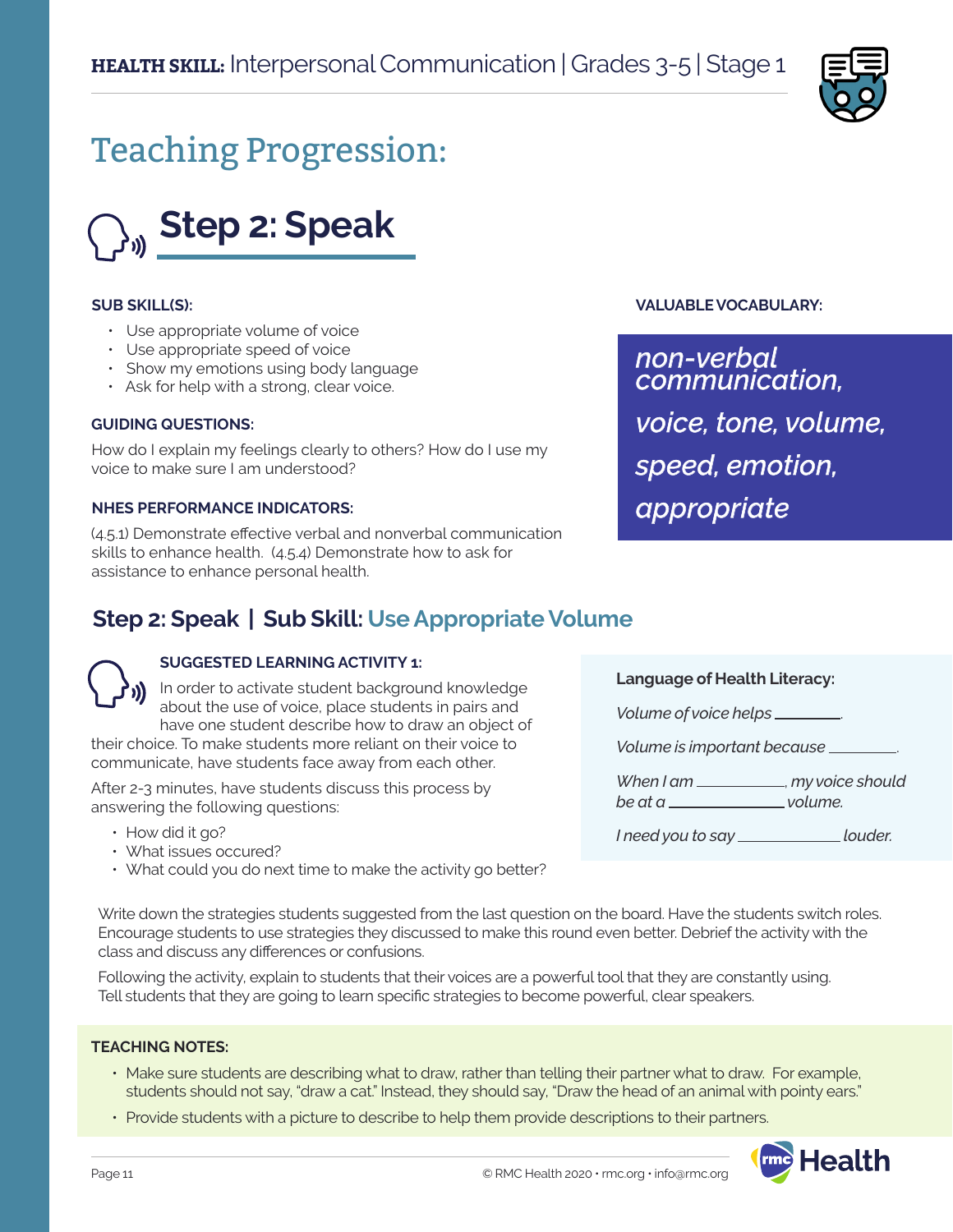

# Teaching Progression: **Step 2 | Speak (Cont.)**

### **SUGGESTED LEARNING ACTIVITY 2:**

Explain to students that sometimes when we communicate with others, they do not hear what we think they will hear. Tell students that it is important to have strategies to better explain yourself and avoid confusion. Tell students a story of a time that you had difficulty communicating your ideas to someone else. Explain that you had to work to use your voice to be better understood by others. Tell students that they will learn important strategies to help them communicate their needs, wants, and feelings.



### **SUGGESTED LEARNING ACTIVITY 3:**

Explain to students that their voice is like an instrument that they can use to communicate. Read a short story with inappropriate volume. Ask students what they noticed.

At the end of the story, ask students:

- Was is easy to follow the story? Why or why not?
- How could using the right volume help tell the story better?
- What could the teacher do differently with voice to tell the story better?

Write down the students tips on the board and reread the story, incorporating some of the suggested strategies. Have students critique your reading again, noticing the new speaking strategies.



### **SUGGESTED LEARNING ACTIVITY 4:**

Explain to students that our volume changes depending on the context. Show students different photos of places they could go. Have students practice voice volume as a class. Show a picture of the playground and have students use loud voices. Then, show them a picture of students taking a test and have students use quiet voices or not speak. Practice volume with several examples. Next, have students read dialogue from a book or short story with a partner. Have students decide how the characters would use volume depending on the situation in the text. Students should read the dialogue with each other while the teacher monitors volume and interacts with students.

# **Step 2: Speak | Sub Skill: Use Appropriate Speed**

### **SUGGESTED LEARNING ACTIVITY 1:**

Show students a video where a character is speaking too slow or too fast. See the *Resource Bank* below for suggested videos. Ask students, "How could this character communicate better?"

Tell students that the speed at which we speak is also important when we try to get our ideas across. Explain to students that we do not want to speak too fast or too slow.

#### **Language of Health Literacy:**

Speed of voice means \_\_\_\_\_\_

*Speed of voice is important because* .

*When talking about* , *I should talk at a speed.* 

*When you said* , *you were speaking very fast. Can you try it again, but slower?* 

*I couldn't understand what you just said. Can you please repeat it?*

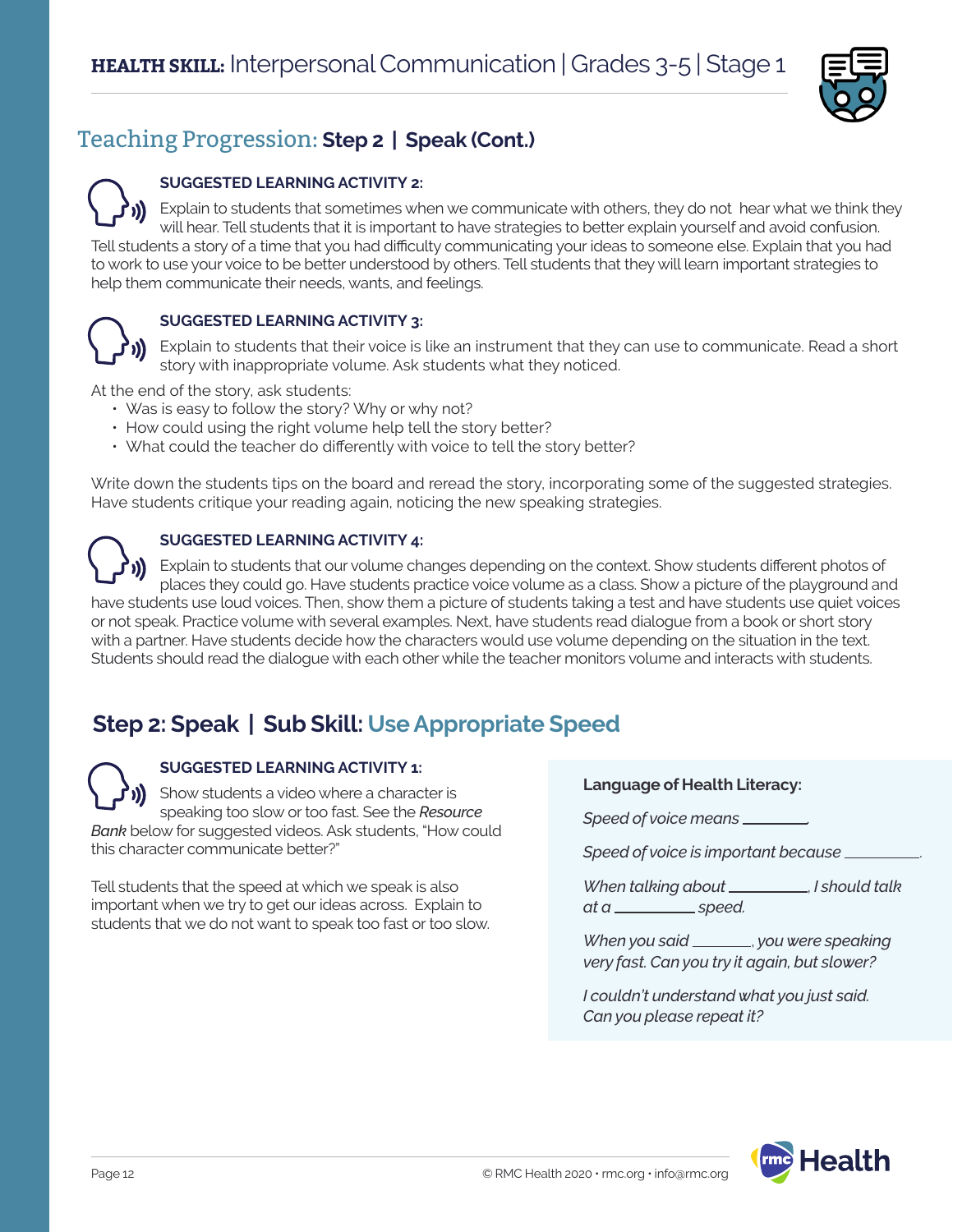

# Teaching Progression: **Step 2 | Speak (Cont.)**

### **SUGGESTED LEARNING ACTIVITY 2:**

Explain to students that when we talk too fast it is difficult for someone to understand every word we are saying, and they need to make sure they are saying every word clearly. Show students a video of a cartoon character talking too fast and/or mumbling.

Then, have students recreate the scene in groups (2-3) demonstrating how the character could have clearly communicated with appropriate speed and volume.

### **TEACHING NOTES:**

• See the *Resource Bank* below for suggested video.

#### **SUGGESTED LEARNING ACTIVITY 3:**

Place students in pairs. Have students practice the voice techniques of appropriate volume and speed with a short story provided by the teacher. Have checklists and the *Language of Health Literacy* to guide partner conversations and feedback. Encourage students to give each other feedback, celebrate their partner, and try again if they need more practice.

# **Step 2: Speak | Sub Skill: Show My Emotions Using Body Language**

### **SUGGESTED LEARNING ACTIVITY 1:**

Explain to students that a majority of human communication is done through non-verbal communication. Ask students for examples of non-verbal communication (e.g. facial expression, hand gestures, stance). Chart student responses.



### **SUGGESTED LEARNING ACTIVITY 2:**

Place students into small groups (2-4). Tell students that they are going to practice non-verbal communication through a game of charades. Give students a variety of emotions to act out to convey

different emotions.

Ask students to reflect after the game:

- How did you know what the other person wanted to tell you?
- How is this form of communication different from telephone?



### **SUGGESTED LEARNING ACTIVITY 3:**

Give students a sentence to say and emotion to convey with their bodies. Instruct students to practice saying the message and conveying the message with their bodies.